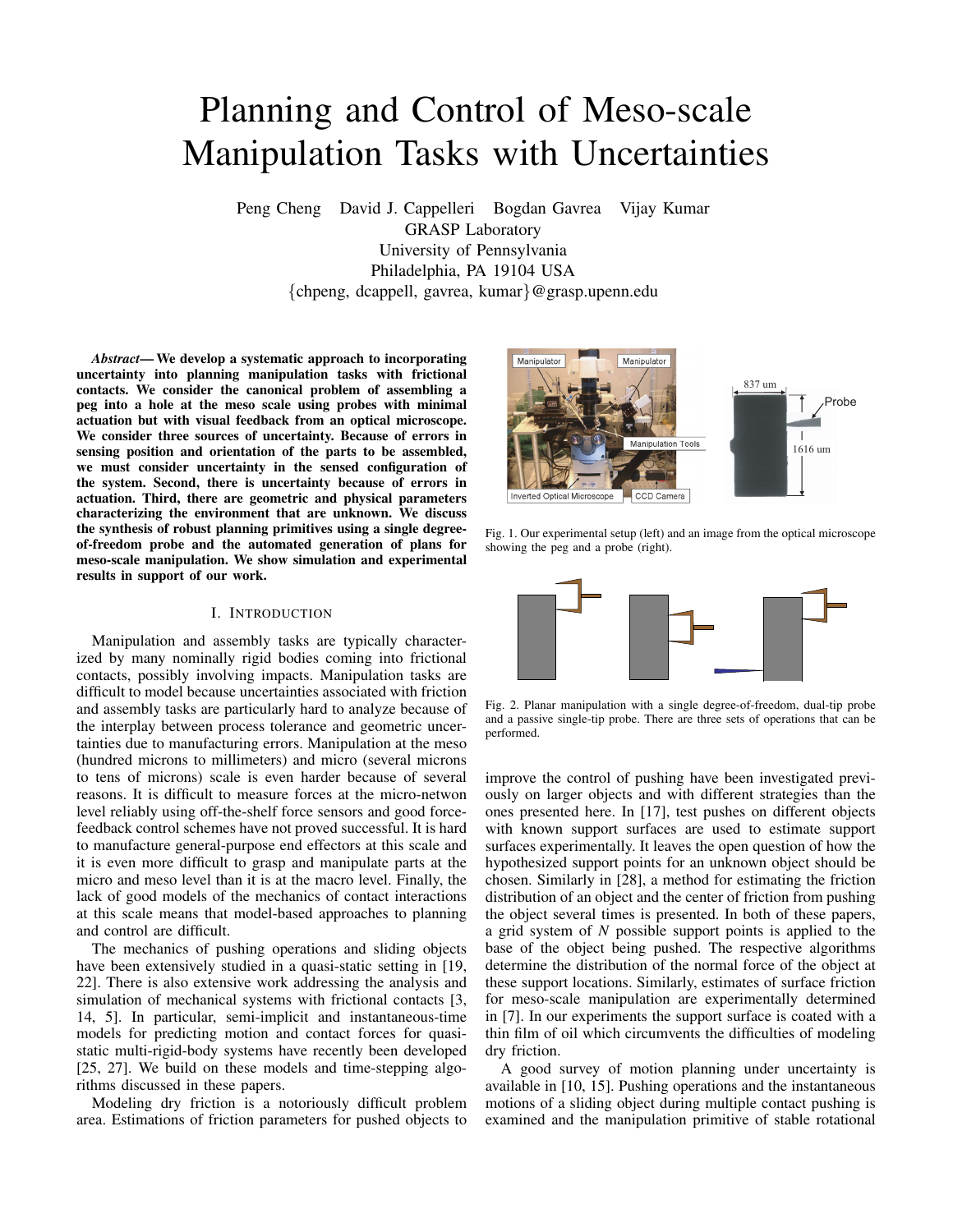pushing is defined in [16]. In [2], the bounds of the possible motions of a pushed object are investigated. [23] presents a comparison between the dynamic and quasistatic motions of a push object. It is well-known that open-loop motion strategies, without the use of sensors, can be used to eliminate uncertainty and to orient polygonal parts [13, 11, 1]. In many cases, the problem of positioning and orienting a planar object with a random initial condition can be reduced to a planning problem which can be solved using a complete, polynomialtime algorithm.

In particular, the problem of finding motion primitives that rely on pushing and are robust to errors has received significant attention. A pushing control system with visual feedback for open-loop pushing is described in [24] as a way to mitigate the instability of pushing with point contacts. To remove the uncertainty associated with robot pushing tasks, [4] establishes stable orientation and positions by pushing objects with twopoint fingers. The problem of planning pushing paths using stable pushes with line contact is discussed in [18], and conditions on the pushing directions are derived that ensure that line sticking contact will always be maintained.

Sensorless orientation of parts is applied to micro-scale parts in [20]. At the micro scale, sticking effects due to Van der Walls forces and static electricity make the manipulator motions and part release more complicated [12, 6]. Micromanipulators also have limited degrees of freedom when compared to manipulators at the macro-scale. These problems are addressed in [20] with a parallel-jaw gripper and squeeze and roll primitives to orient a randomly oriented polygonal part up to 180° symmetry.

In this paper, we develop a formulation of the motion planning problem for manipulation with friction contacts incorporating uncertainty at three levels: (a) Errors in estimates of states (positions and orientations) of the manipulated object; (b) Errors in actuation or input; and (c) Errors in geometric and physical parameters characterizing the assembly task. We consider the canonical problem of assembling a planar, rectangular part into a planar, rectangular slot, but with a single degree-of-freedom probe with two rigid finger tips and a second passive probe (Fig. 2), and with visual feedback from an optical microscope (see Fig. 1). We address the automated generation of motion plans for this assembly task. We argue that it is appropriate to consider a quasi-static model of the manipulation task with Coulomb friction at the contact(s) between the probe and the object. The interaction between the manipulated part and the oil-coated surface is modeled using a viscous friction model. We explicitly model all three sources of uncertainty through experiments and show how motion primitives that are robust to these uncertainties can be identified. We describe a motion planner that can find motion plans composed of motion primitives for this task and illustrate the application through simulation and experiments.

#### II. MODELING AND DEFINITIONS

The manipulation problem considered in this paper can be studied in the framework of motion planning for systems that are subject to both differential equations and uncertainties. In this section, we will briefly describe the framework for the general problem and a general planning methodology based on robust motions. The application of the general method in the manipulation problem is described in Section IV.



Fig. 3. Robust motion primitives

## *A. Problem description*

Assume that the motion of the control system in the given environment is characterized by  $\dot{x} = f(x, u, p)$ , in which  $x \in$  $X \subset \mathbb{R}^n$  is the state,  $u \in U \subset \mathbb{R}^m$  is the input, and  $p \in$  $P \subset \mathbb{R}^l$  is the parameters for the system and environment. Given a control  $\tilde{u} : [0, t_{\tilde{u}}] \rightarrow U$ , a parameter history  $\tilde{p}$  :  $[0, t_{\tilde{p}}] \rightarrow P$ , and a state  $x_0 \in X$  for some  $t_{\tilde{u}} > 0$  (varies with  $\tilde{u}$ ), the trajectory (a.k.a. motion) under  $\tilde{u}$  and  $\tilde{p}$  from  $x_0$  is  $\tilde{x}(\tilde{u}, \tilde{p}, x_0, t) = x_0 + \int_0^t f(\tilde{x}(\eta), \tilde{u}(\eta), \tilde{p}(\eta)) d\eta.$ <br>We consider three bounded uncertainties st

We consider three bounded uncertainties stemming from sensing, control (actuation), and the environment.

*1. Sensing uncertainty* We assume that sensors can estimate the global state of the system with bounded error  $s_x^u$ . Let  $x$  and  $x<sup>s</sup>$  respectively represent the actual and sensed states of the system. We have  $x \in B_{s^u_x}(x^s)$ , in which  $B_r(x') =$  ${x \mid ||x, x'|| \leq r}$  is the *r*-neighborhood of state x with respect to a metric  $\|\cdot,\cdot\|$  on X.

*2. Control uncertainty* We assume that actuators will realize the commanded control with a bounded error  $c_u^u$ . Let  $\tilde{u}$  and  $\tilde{v}^i$  respectively represent the actual and intended controls for  $\tilde{u}^i$  respectively represent the actual and intended controls for the system. We have  $\tilde{u} \in B_{c_{\tilde{u}}}(\tilde{u}^i)$ .

*3. Modeling uncertainty* We assume that the geometry and the physics of the underlying model are parameterized by  $\tilde{p}$ with bounded error  $e_p^u$ . Let  $\tilde{p}$  and  $\tilde{p}^n$  respectively represent the actual and nominal parameter history. We have  $\tilde{p} \in R_{\infty}(\tilde{p}^n)$ actual and nominal parameter history. We have  $\tilde{p} \in B_{e_{\tilde{p}}^u}(\tilde{p}^n)$ .

Given a sensed initial state  $x_{\text{init}}$  and a goal set  $X_{\text{goal}}^{\text{p}} =$  $B_{\tau}(x_{\text{goal}})$  for a specified  $\tau$  and  $x_{\text{goal}}$ , the objective is to compute a control  $\tilde{u}$  (that may depend on feedback information) which will drive the system from  $x_{\text{init}}$  to  $X_{\text{goal}}$  under uncertainties.

## *B. Planning with robust motion primitive*

To solve the above problem is quite difficult. Because complete algorithms are difficult to find except for the simplest of problems, we pursue the synthesis of plans that are obtained by composing *robust motion primitives*. Robust motion primitives are used to define controls whose resulting trajectories will preserve a specified property of interest in the presence of uncertainties. We model a *property of interest* by a characteristic function,  $\kappa$ , which maps a trajectory into 0 or 1. If  $\kappa(\tilde{x})=1$ , then we say that the trajectory  $\tilde{x}$  satisfies the given property and is called a κ*-motion*. The *admissible set* for a property  $\kappa$  (see Fig. 3) is  $A_{\kappa} = {\tilde{x} \mid \kappa(\tilde{x}) =$ 1). If the system has uncertainty bound  $e^u = (s_u^u, c_u^u, e_p^u)$ ,<br>the uncertainty neighborhood of trajectory  $\tilde{x} = (x_o, \tilde{u}, \tilde{v}_p)$  is the *uncertainty neighborhood* of trajectory  $\tilde{x} = (x_0, \tilde{u}, \tilde{p})$  is  $\{\tilde{x}' \mid ||x'_0, x_0|| \leq s_x^u, ||\tilde{u}', \tilde{u}|| \leq c_y^u, ||\tilde{p}', \tilde{p}|| \leq \epsilon_y^u\}.$  A  $\kappa$ motion is a robust motion primitive only if its uncertainty motion is a robust motion primitive only if its uncertainty neighborhood is contained within the admissible set.

We can now consider the *composition of robust motion primitives*. Let  $\kappa_1$  and  $\kappa_2$  be two properties. If there exists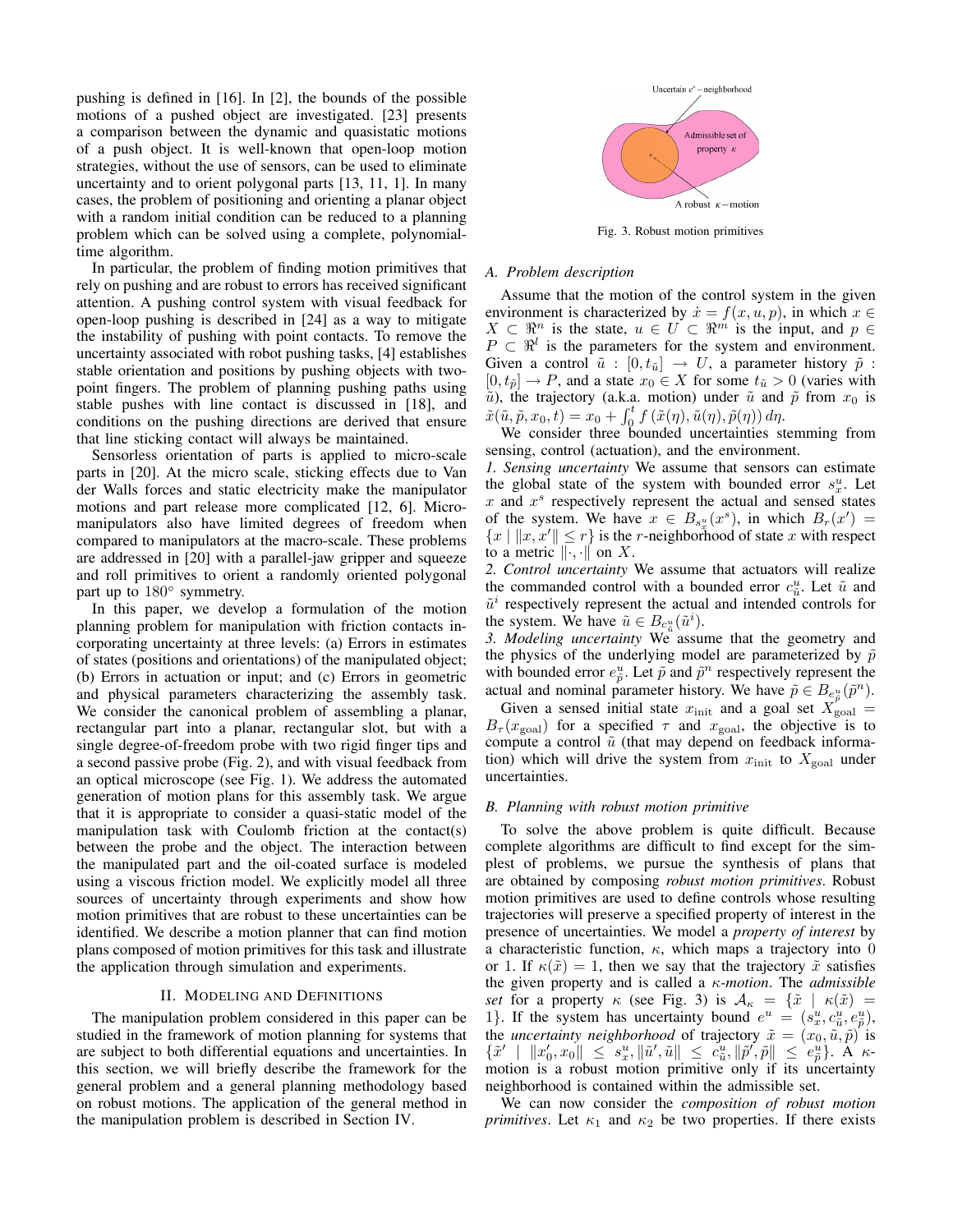a robust  $\kappa_1$ -motion and a robust  $\kappa_2$ -motion such that the  $\kappa_1$ -motion can be reliably appended to the  $\kappa_2$ -motion under<br>uncertainties, then we say that it is possible to sequentially uncertainties, then we say that it is possible to sequentially compose the motion primitives.

Thus our approach to planning will involve the construction of a set of robust motion primitives followed by their sequential composition. At this point, a graph search based motion planning algorithm in [15] can be used to synthesize the complete motion plan. It is worth mentioning that such algorithms are not complete because they restrict the search space from the original control space to a smaller one consisting only of robust motion primitives.

In the next section we will describe our experimental testbed and the specifics of the manipulation task before developing models of the manipulation task and robust motion primitives for the task.

## III. THE EXPERIMENTAL TESTBED

The mico-manipulation system (Fig. 1 left) consists of an inverted optical microscope and CCD camera (for sensing the configuration), 4 axis micro-manipulator, controller, 5  $\mu$ m tip tungsten probes, and control computer. There is a 4X objective on the microscope along with a 0.6X optical coupler producing a field of view (FOV) of 3.37 mm x 2.52 mm. The CCD camera records the images in the FOV and sends them to the control computer at 30 Hz (lower frequency with image processing). The micro-manipulator with controller has a minimum incremental motion of 0.1  $\mu$ m along four axes, with a maximum travel of 20 mm and with speeds ranging from 1.6  $\mu$ m/sec to 1.7 mm/sec. We consider two types of probes, a passive Single-Tip Probe (STP) and an active Dual-Tip Probe (DTP). The STP is passive and although it can be positioned, its motion is not controlled during manipulation. The DTP is actuated along one direction (the  $x$ -axis) and can be used either for single or two point contact (see Fig. 2).

The control of the DTP is fully characterized by  $u =$  $(d_2, v_p, p^t)$  (see Fig. 3), denoting a push in x direction with<br>relative distance  $d_2$ , with duration  $p^t$  and constant speed  $v$ . relative distance  $d_2$  with duration  $p^{\bar{t}}$  and constant speed  $v_p$ . In the experiments in this paper, we choose from one of three discrete values of speeds:  $v_p = 140.0$ , 75.0 or 7.4  $\mu$ m/sec. The other two inputs are continuous.

As mentioned before, there are three sources of uncertainty. The sensing uncertainty arises because of the limitation on the magnification and resolution of the camera. Because with our objective, each pixel subtends only 5.26  $\mu$ m, our errors in positions are approximately  $\pm$  5  $\mu$ m and the error in estimating the orientation of our 1616  $\mu$ m × 837  $\mu$ m part is  $\pm$  0.3 degrees. The control uncertainty exists only in the probe position. The errors in probe position relative to the part are also of the order of  $\pm$  5  $\mu$ m. Errors in geometric parameters stem from manufacturing imperfections. The part is not a perfect rectangle as shown in Fig. 1. The tips in the DTP are of different length, in which one tip is longer than the other, reflected in the angle  $\beta$  in Fig. 4 (right). However, we assume the exact dimensions are known. The principal source of modeling error stems from surface friction and the coefficient of friction between the probe(s) and the part. We will discuss the dynamic model and the parameters governing this model in greater detail in the next section.

## IV. MOTION PLANNING WITH UNCERTAINTY

#### *A. System dynamics*

We use a quasi-static model for the system (inertial forces are of the order of nano-newtons for the accelerations involved, while the frictional forces are on the order of micro-newtons). We assume the support plane to be uniform, and all pushing motions of the probes to be parallel to this plane. The most important assumption is about the support friction. Because we coat the support surface with oil (Extra Heavy Mineral Oil, LSA, Inc.), it is reasonable to assume viscous damping at the interface. Based on experimental data we chose the model  $f = Ev$  in which  $v = [v_x, v_y, v_\theta]^T$  is the velocity of the part (peg) configuration  $x, y, \theta$ ; f is the corresponding vector of forces and moments; and  $E$  is the damping diagonal matrix with diagonal elements  $e_x$ ,  $e_y = e_x$ , and  $e_\theta$ . The coefficient of friction between the probe and the part is  $\mu$ . These parameters were computed by parameter fitting with experimental results (see Section V-A). Finally, we assume the only contacts that occur are between the probe and the part. Although we consider the assembly task as our goal, we only consider the problem of guiding the part into the designated slot without any collisions with the environment.

 $\sum_i (w_n^i \lambda_n^i + w_t^i \lambda_t^i)$ , where w denotes the wrench vector From quasi-static analysis, we have  $Ev$ and  $\lambda$  the magnitude of the contact force, with subscripts  $n$  and  $t$  indicating normal and tangential directions, and the superscript  $i$  denoting the  $i^{th}$  contact. Because of space constraints, we do not write the entire model which includes complementarity constraints for sticking, sliding and separation, but instead refer the reader to [21, 27].

We note that the existence of a trajectory for the rigid-body quasi-static model described above may be guaranteed under the assumption that the generalized friction cone is pointed (by pointed cone, we mean a cone that doesn't contain any proper linear subspace). The proof of this result follows the lines of [26] but is omitted because of space constraints. Therefore, for the one-point contact case in Fig. 2 (left), existence is immediately obtained from the linear independence of the normal and tangential wrenches. When the probe pushes the same side of the part with a two-point contact (Fig. 2 (center)), it is also easy to see that the friction cone is again pointed, and thus a solution will always exist. The remaining twopoint contact case corresponds to the two point contact in Fig. 2 (right), for which it can be shown that the pointedness of the friction cone holds if the distance between the points of contact is large enough. This motion, which can be used to rotate the part is discussed later in the next subsection. Finally, if we derive robust motion primitives that guarantee sticking is maintained at one or two contact points, we automatically obtain uniqueness of the trajectories by using traditional arguments with the underlying differential algebraic equation. We note that the uniqueness of contact forces does not hold in general, even though part's trajectory is guaranteed to be unique.

## *B. Properties of motions and admissible sets*

There are many properties of interest for pushing primitives for our meso-scale manipulation task, *e.g.*, inputs that guarantee motions with one (or two) sticking contacts or input that guarantee desired clockwise (or counter clockwise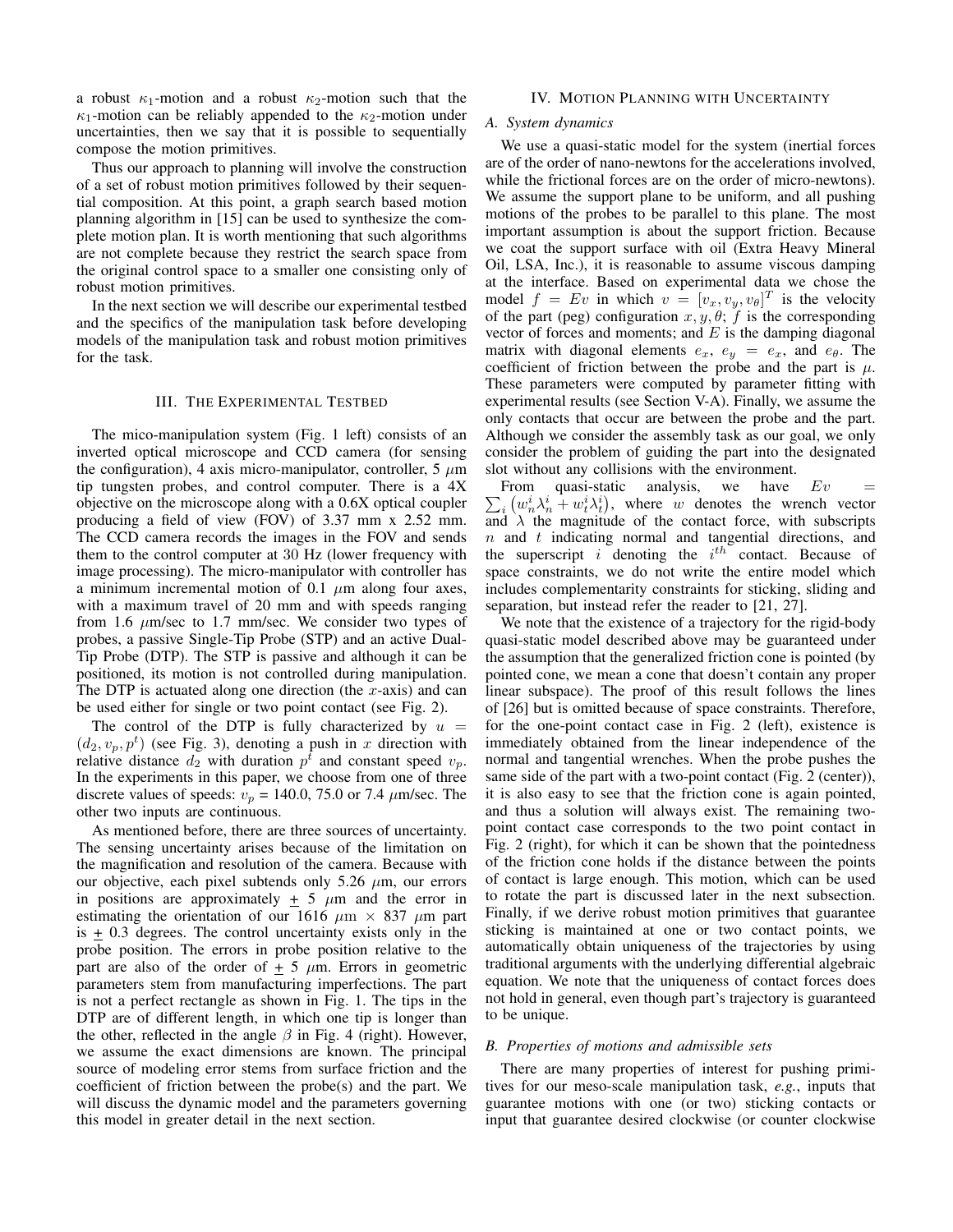

Fig. 4. Pushing with one-point (left) and two-point contact (right). In the right picture, the DTP is shown with the exaggerated misalignment between its two tips for better visualization.

rotation) of the part. In the following, we will specially discuss three types of properties for which robust motions can be systematically constructed. The first property is to maintain the one-point sticking contact with counter clockwise (or clockwise) rotation. The second property is to maintain the two-point sticking contact for the DTP. The third property is that the orientation of the final state of the motion is close to 0 or  $\pi$  radians (because the slot is horizontally oriented). Sufficient conditions for motion primitives that guarantee each of these properties are presented below.

*1) One-point sticking contact with counter clockwise rotation:* We only consider the case in which  $\theta \in (0, \pi)$  and the probe pushes on the long edge of the part (see Fig. 4 left). However, other cases, such as pushing on the short edge or the right side of the part, can be analyzed similarly.

The following provides the conditions for a static point:

$$
\begin{array}{rcl}\n\left| \frac{\lambda_n}{\lambda_t} \right| & = & \left| \frac{d_1 d_2 e_x \cos \theta + (e_\theta + d_1^2 e_x) \sin \theta}{(e_\theta + d_2^2 e_x) \cos \theta + d_1 d_2 e_x \sin \theta} \right| > \frac{1}{\mu} \\
\lambda_n & = & -\frac{e_x v_p (d_1 d_2 e_x \cos \theta + (e_\theta + d_1^2 e_x) \sin \theta)}{f_d(x, u, E)} > 0 \\
v_\theta & = & \frac{e_x v_p (d_1 \cos \theta - d_2 \sin \theta)}{f_d(x, u, E)} > 0\n\end{array} \tag{1}
$$

in which  $f_d(x, u, E) = e_\theta + (d_2^2 + d_1^2)e_x > 0$  and  $v_p < 0$ .<br>From (1) we can infer the property of the whole motion

From  $(1)$ , we can infer the property of the whole motion just from its initial point, which is stated in the following lemma:

*Lemma 1:* If the part starts a counter clockwise rotation with sticking contact at the initial point with orientation  $\theta \in$  $(0, \pi)$  (satisfying (1)) as shown in Fig. 4 (left), then the part will keep counter clockwise rotation with sticking contact until its orientation  $\theta$  reaches

$$
\pi - \max\{\tan^{-1}\frac{d_1}{d_2}, \tan^{-1}\frac{d_1 d_2 e_x}{e_\theta + d_1^2 e_x}\}.
$$
 (2)

*n* – max<sub>1</sub> tan  $\frac{d_2}{d_2}$ , tan  $\frac{e_{\theta} + d_1^2 e_x}{e_{\theta} + d_1^2 e_x}$ . (2)<br>*Proof:* The derivatives of  $\frac{\lambda_n}{\lambda_t}$  and  $v_{\theta}$  with respect to  $\theta$ are as follow:

$$
\frac{\partial(\lambda_n/\lambda_t)}{\partial \theta} = \frac{e_{\theta}(e_{\theta} + (d_1^2 + d_2^2)e_x)}{((e_{\theta} + d_2^2 e_x)\cos\theta + d_1 d_2 e_x \sin\theta)^2}.
$$
 (3)

$$
\frac{\partial v_{\theta}}{\partial \theta} = -\frac{e_x v_p (d_2 \cos \theta + d_1 \sin \theta)}{e_{\theta} + (d_1^2 + d_2^2) e_x}.
$$
 (4)

It can be observed that both derivatives are strictly positive before  $\theta$  reaches (2). Therefore, if the part rotates counter clockwise  $(v_{\theta} > 0)$  in the sticking mode (  $\left|\frac{\lambda_n}{\lambda_t}\right| > \frac{1}{\mu}$  at the initial point, then the part will keep staying in the sticking



Fig. 5. The robust rotational motion and planning problem setup

mode because  $\frac{\lambda_n}{\lambda_t}$  will keep increasing and  $v_\theta$  will keep strictly positive as  $\theta$  increases.

*2) The two-point sticking contact:* We only describe the case in which  $\theta \in (0, \pi)$  and the DTP pushes on the long edge of the part and the contact is sticking (see Fig. 4 right).

The following equations ensure that two point contact will be sticking at a static point:

$$
\left|\frac{\lambda_n}{\lambda_t}\right| = \left|\tan \theta\right| = \left|1/\tan \beta\right| > \frac{1}{\mu} \tag{5}
$$
\n
$$
\lambda_n^1 = \frac{e_x v_p \cos \beta (d_1 \sin \beta + d_2 \cos \beta - d_4)}{d_4} > 0
$$
\n
$$
\lambda_n^2 = -\frac{e_x v_p \cos \beta (d_1 \sin \beta + d_2 \cos \beta)}{d_4} > 0
$$

The following lemma shows whether the whole motion has a two-point sticking contact can be determined from the initial point.

*Lemma 2:* If the part starts with two-point sticking contact as shown in Fig. 4 (right), then the pushing will stay in the two-point sticking contact mode.

*Proof:* It is because (5) depends on the orientation and the orientation is invariant when the initial point has the two-point sticking contact.

*3) The orientation of the final state is close to* 0 *or* π *radians:* This property will be achieved in a motion by pushing the part with the active DTP with a separation

$$
d_v \ge d_w + 2s_x^u + 2c_{\tilde{u}}^u. \tag{6}
$$

to the passive STP to guarantee the intended rotation under sensing and control uncertainties (see Fig. 5 left). Such pushing will ensure that the final orientation will be in  $\theta_t$ neighborhood of  $\pi$ , in which

$$
\theta_t = \sin^{-1} \frac{d_w + 2s_x^u + 2c_{\tilde{u}}^u}{\sqrt{d_w^2 + d_t^2}} - \alpha.
$$
 (7)

*Remark:* In order to guarantee existence, the pointed cone assumption requires  $d_v \geq d_w \tan \sigma$  where  $\sigma = \tan^{-1}\mu$  is the angle of the friction cone. This is clearly satisfied by (6). However, for this motion we cannot guarantee uniqueness of the resulting trajectory. In this case, the property of interest (the desired change in orientation) does not depend on the specifics of the trajectory and thus the lack of a guarantee on uniqueness is not a problem.

## *C. Computing robust motions from the admissible sets*

We use a simple sampling-based algorithm to find a robust motion with respect to a given property at a given state. We incrementally decrease the sampling dispersion along each dimension of the input space until the dispersion reaches the respective control uncertainty bounds. Initially, the sampling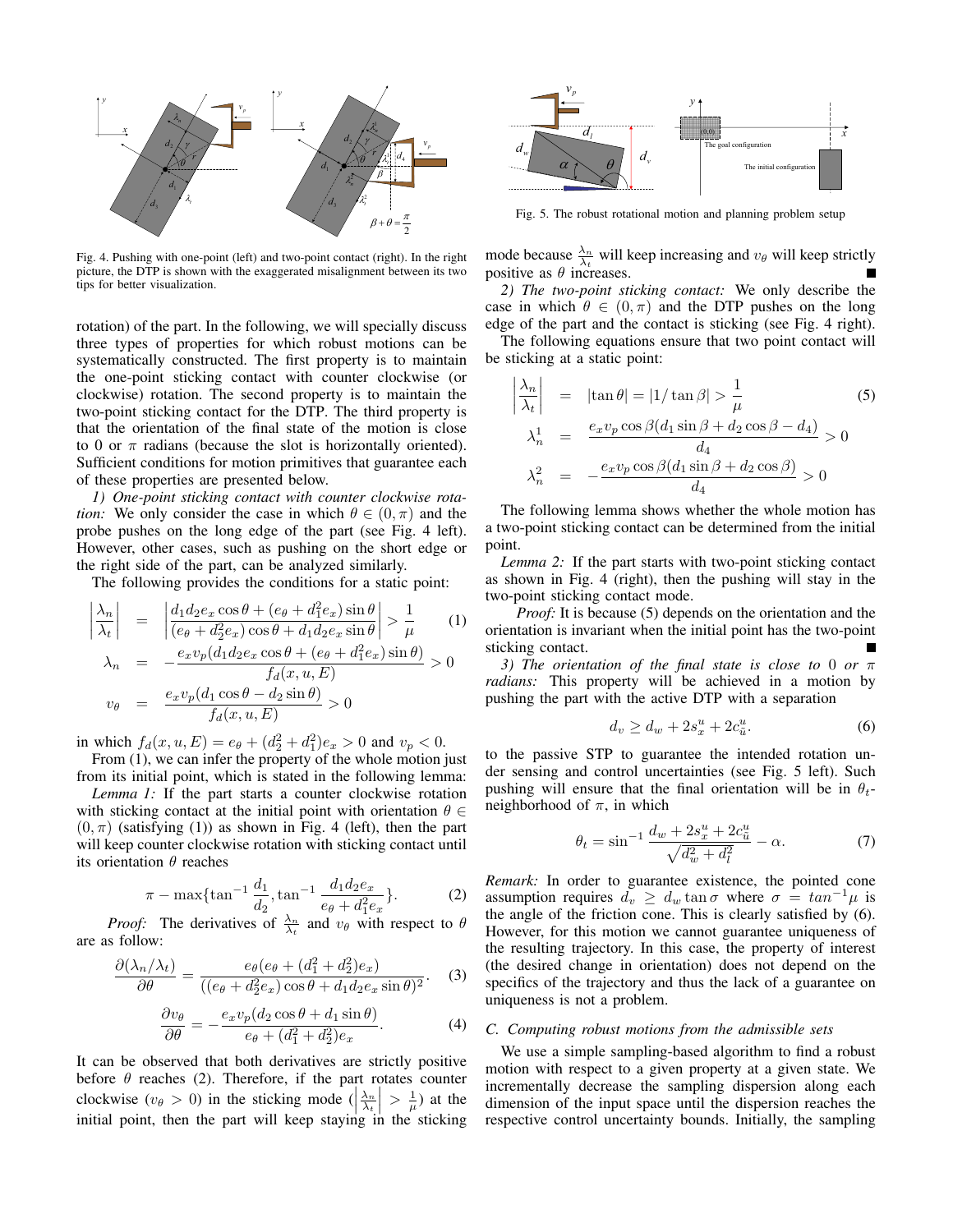dispersion in each dimension of the input space is chosen to be the half of the maximal distance. In each iteration, the sample points in each dimension with respect to its current sampling dispersion are combined to generate all possible inputs. Each input is tested for membership in the admissible set under the nominal state and parameters. If no input is in the admissible set, then the sampling dispersion is decreased by half and the algorithm goes into the next iteration. If an input is in the admissible set under the nominal state and parameters, then this input is tested to see whether it is still in the admissible set under the maximal uncertainties in sensing, control, and parameters. If yes, then the motion from this input is returned as a robust motion. If no robust motion is found when the algorithm stops, then there exists no robust motion with respect to the given property under such uncertainties.

## *D. Comparison of robust motions*

As we show in Section IV-B, there might exist many types of robust motions with respect to different properties. In this section, we will provide a measure, the Lipschitz constant of the motion equation, to compare robustness of these motions with respect to uncertainties.

The Lipschitz constants have been used before to provide an upper bound on the variation of the trajectory with respect to changes in the state, control, and parameters [8, 9]. The magnitude of Lipschitz constants characterizes the worst case trajectory variation of the system under uncertainties. If the Lipschitz constant is smaller, then the upper bound on the trajectory variation with respect to uncertainties is smaller, i.e., the corresponding motion will be more robust.

We compute the Lipschitz constants with respect to the fixed initial part configuration  $(x, y, \theta), d_2, E$  (damping matrix), and  $\mu$  (friction coefficient) for motion equations of the part under the push of the STP and DTP with the same probe initial position (the top tip for the DTP and the tip of the STP have the same position), constant fixed velocity, and time duration. It is shown that those constants for the STP are greater, and therefore the DTP has less uncertainty than the STP with respect to this measure. This result is supported by the experimental results in Section V.

### *E. Planning with robust motion primitives*

The assembly task considered in the paper has the initial configuration with orientation  $\frac{\pi}{2}$  and a goal configuration of (0, 0, 0) with position tolerance of  $\epsilon_n = 76 \mu m$  and orientation  $(0,0,0)$  with position tolerance of  $\epsilon_p = 76 \mu m$  and orientation tolerance  $\epsilon_{\theta} = 5^{\circ}$  (see Fig. 5 right). Note that we currently ignore obstacles in the environment. For such a task, our planning algorithm relies on composing the simple robust motions defined above. We first construct the following three higher level robust motion primitives using these simple ones. *1. Robust translation in the* x *direction*

This robust translation is achieved by using DTP to push the part in the  $x$  direction while maintaining two-point sticking contact. However, because the two tips of a DTP may not be aligned (see  $\beta$  in Fig. 4 right) or sensing errors exist, two point contact might not be established, or can only be established after the one-point contact is established first at either the top or the bottom tip. To increase robustness, we define a *to-two-contact* property, denoted as  $t^2$ , by a sequential composition of a one-point sticking contact motion with a counter clockwise rotation followed by a two-point sticking



Fig. 6. The  $t^2$  motion starting from the right figure to the left.



Fig. 7. Vertical translational motion starting from the right figure to the left.

contact motion (see Fig. 6). Lemmas 1 and 2 respectively provide conditions for one-point and two-point sticking contact motions. The following lemma will ensure that two sticking motions can be combined to ensure a  $t^2$  motion.

*Lemma 3:* Assume that the top tip first establishes the contact. When the misalignment parameter,  $\beta$ , of the DTP satisfies

$$
|\tan \beta| < \min\{\mu, \frac{d_2}{d_1}, \frac{d_1 d_2 e_x}{e_{\theta} + d_2^2 e_x}\}; \beta + \theta < \frac{\pi}{2},
$$
 (8)

the counter clockwise rotation with one-point sticking contact can be followed by a two-point sticking motion.

*Proof:* The first inequality in (8) ensures that twopoint sticking contact is admissible and can be established before the one-point sticking contact motion stops. The second inequality ensures that a counter clockwise rotation with onepoint sticking contact will precede the two-point sticking contact motion.

## *2. Robust translation in the* y *direction*

This translation is achieved by composing a robust motion with one point sticking contact and intended rotation followed by a robust  $t^2$  motion (see Fig. 7). The amount of the net vertical translation is  $l_{AB}(1 - \cos \phi)$  under nominal conditions (no uncertainty).

#### *3. Robust rotation*

This motion is achieved with the pushing described in Section IV-B.3.

Planning algorithm: With the above three higher level robust motion primitives, the planning algorithm consists of the following steps:

*Step 1: Move in the* y *direction by pushing along the long edge of the part such that*  $y \in [-\frac{\epsilon_p}{2}, \frac{\epsilon_p}{2}]$ . We use<br>a sequence of *u*-direction motions in Fig. 7, guaranteeing a sequence of y-direction motions in Fig.  $\bar{7}$ , guaranteeing that the net y translation of  $l_{AB}(1 - \cos \phi)$  in Fig. 7 will have the following error bound  $d_v^u = \max\{d_f^e, d_f^e\}$ , in which  $d_e^e = |l_{AD}(1-\cos\phi) - (l_{AD}-2s^u-2c^u)(1-\cos(\phi-2s^u))|$  $d_{\ell}^{e} = |l_{AB}(1-\cos\phi) - (l_{AB} - 2s_{p}^{u} - 2c_{p}^{u})(1-\cos(\phi - 2s_{p}^{u}))|,$ <br>  $d_{\ell}^{e} = |l_{AB}(1-\cos\phi) - (l_{AB} + 2\epsilon^{u} + 2c_{p}^{u})(1-\cos(\phi + 2\epsilon^{u}))|,$  $\frac{d_e^2}{d_{2e}^2} = \frac{|I_{AB}(1-\cos\phi) - (I_{AB}+2s_{p}^u+2c_{p}^u)(1-\cos(\phi+2s_{p}^u))|, s_{p}^u}{|I_{AB}(1-\cos(\phi+2s_{p}^u))|, s_{p}^u|}$ and  $c_p^u$  are respectively the sensing and control error bounds in the position, and  $s_\theta^u$  is the sensing error bound in the orientation. To ensure that  $y \in [-\frac{\epsilon_p}{2}, \frac{\epsilon_p}{2}]$  can be achieved using<br>the vertical primitive under sensing and control uncertainties. the vertical primitive under sensing and control uncertainties, the following conditions on the uncertainty bounds must be satisfied:  $s_p^u + d_v^u \le \frac{\epsilon_p}{2}, \ \phi > 2s_p^u, \ l_{AB} > 2s_p^u + 2c_p^u.$ <br>Step 2: Rotate to  $\theta = \pi$ . As shown in (7) and Fig.

*Step 2: Rotate to*  $\theta = \pi$ . As shown in (7) and Fig. 5 (left), the distance of the orientation of the part to the horizontal line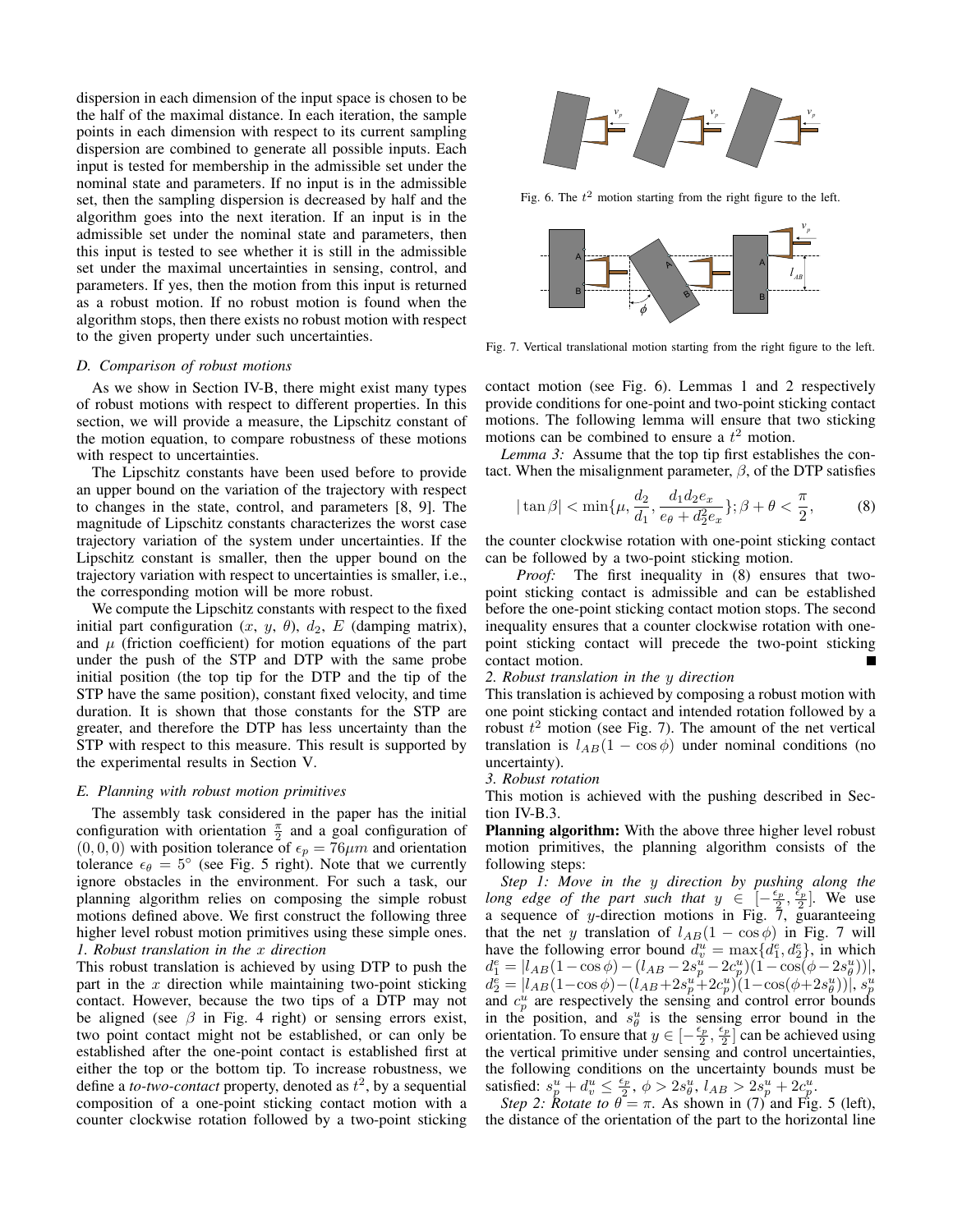TABLE I Y-TRANSLATION PRIMITIVE: NET DISPLACEMENT OF THE PART

| Test No.   | $(\mu m)$<br>X | $(\mu m)$ |               |
|------------|----------------|-----------|---------------|
|            | 1996           | 19        | $0.6^\circ$   |
|            | 1975           | 18        | $0.5^\circ$   |
|            | 1559           | 20        | $1.1^{\circ}$ |
| Average    | 1843           | 19        | $0.7^{\circ}$ |
| Simulation | 1443           |           | $0.0^\circ$   |
| Theory     | NΑ             |           |               |

will be bounded. To ensure that the final  $t^2$  pushing can be robustly applied, we require that uncertainty bounds satisfy:<br>  $\theta_t = \sin^{-1} \frac{d_w + 2s_p^u + 2c_p^u}{\sqrt{d_w^2 + d_t^2}} - \alpha < \theta_{t^2}^{\max}$ , in which  $\theta_{t^2}^{\max}$  is the maximal orientation of the part allowing a robust  $t^2$  pushing and can be computed using the algorithm in Section IV-D.

*Step 3: If necessary, move in the* y *direction by pushing along the short edge of the part such that*  $y \in [-\frac{\epsilon_p}{2}, \frac{\epsilon_p}{2}]$ .<br>Step 4: Translate the part in x direction to the eoal (0, 0)

*Step 4: Translate the part in* x *direction to the goal*  $(0,0,0)$ *.* With the robust  $t^2$  motion primitives, the final configuration of part will be  $x \in [p^x + r\cos(\gamma + \beta) - c_y^u, p^x + r\cos(\gamma + \beta)]$  $\beta$  +  $c_v^u$ ,  $y \in [p_y - r \sin(\gamma + \beta) - c_v^u, p_y - r \sin(\gamma + \beta) + c_v^u]$ , and  $\theta = \beta$  in which  $p^x, p^y$  is the position of the top tip of the DTP,  $d_2$ , r and  $\gamma$  are as shown in Fig. 4 (right). These equations also impose restrictions on the uncertainty bounds to ensure the intended tolerance:  $r_{\text{max}}(\cos(\gamma_{\text{max}} - \beta_{\text{max}}))$  –  $\cos \gamma_{\text{max}}$ ) +  $2c_p^u < \epsilon_p$  and  $r_{\text{max}} \sin \beta_{\text{max}}$  +  $2c_p^u < \epsilon_p$ ,  $\beta_{\text{max}}$  <  $\epsilon_{\theta}$ , in which  $\gamma_{max} = \tan^{-1} \frac{d_1}{d_3}$ ,  $r_{\text{max}} = \sqrt{d_1^2 + d_3^2}$ , and  $\beta_{\text{max}}$  is the maximal magnitude for  $\beta$  (see Fig. 4 right).

## V. SIMULATION AND EXPERIMENTAL RESULTS

We did a series of experiments to estimate the parameters (including the damping matrix and friction coefficient) for the system and to compare robust and non-robust motions using both the DTP and STP. In the next two subsections, we show representative results for the system identification and for the different motion primitives. In Section V-D, we used the designed planner to compute probe controls to complete a given task in both the simulation and experiment.

#### *A. Estimating of system parameters*

The parameter fitting was done with the experimental data obtained using the STP. Figure 8 shows experimental trajectories versus predicted trajectories for one trial that was used in the parameter estimation (top) and one trial that was not (bottom). To estimate the parameters, a root-mean-square metric is used. The optimization algorithm is derived from the Nelder-Mead method. The diagonal elements of damping matrix E are estimated to be  $e_x = e_y = 160.89N \cdot \text{sec./m}$  and  $e_{\theta} = 60.64N \cdot m \cdot \text{sec}$ . The coefficient of friction between the part and the probe is estimated to be  $\mu = 0.3 \sim 0.36$ . These figures show 30-40  $\mu$ m position errors across a translation of about 600 $\mu$ m and about 3 $\degree$  orientation errors for a 45 $\degree$  rotation.

#### *B. Comparison between robust and non-robust motions*

Trajectories from robust motion primitives show less variation (and are therefore more predictable) than trajectories from other motion primitives. Figure 9 shows the experiment setup (top) and experimental trajectory plots for comparison of the robust and non-robust motions using the DTP and STP. Tests 1



Fig. 8. System identification: The top three plots show a representative trial used for system identification and the bottom three plots show a representative trial used to verify the model.

and 2 are for robust and non-robust  $t^2$  motions with the DTP. Test 1 was verified to satisfy the robust  $t^2$  motion conditions in Sections IV-B.1 and IV-B.2. The experiments showed that the two-point contact is well maintained because the orientation  $\theta$  is almost constant after the two point contact is established. Test 2 did not satisfy the two-point sticking contact conditions, and therefore the two point contact was broken once it was established. We also observed that Test 1 has maximal trajectory differences of  $20\mu m$  in x,  $15\mu m$  in y, and 0.023 radians in  $\theta$ , which are smaller than the corresponding numbers for Test 2 (maximal trajectory differences at  $15\mu m$  in x,  $25\mu m$  in y, and 0.1 radians in  $\theta$ ).

## *C. Comparison between the DTP and STP*

Trajectories using the DTP show less variation than those obtained from the STP. Tests 1 and 3 in Fig. 9 are results from robust motion primitives for the DTP and STP respectively. The top tip of the DTP had the same y position as the STP. Trajectories from Test 1 have less variation than those from Test 3, whose maximal trajectory differences are  $75\mu m$  in x,  $75\mu m$  in y, and 0.2 radians in  $\theta$ .

## *D. Planning in both the simulation and experiment*

Table I shows the comparison between theoretical, simulated and experimental results for robust translation in the  $y$  direction, for the motion primitive described in Section IV-E. Tables II and III compare the experimental and simulated results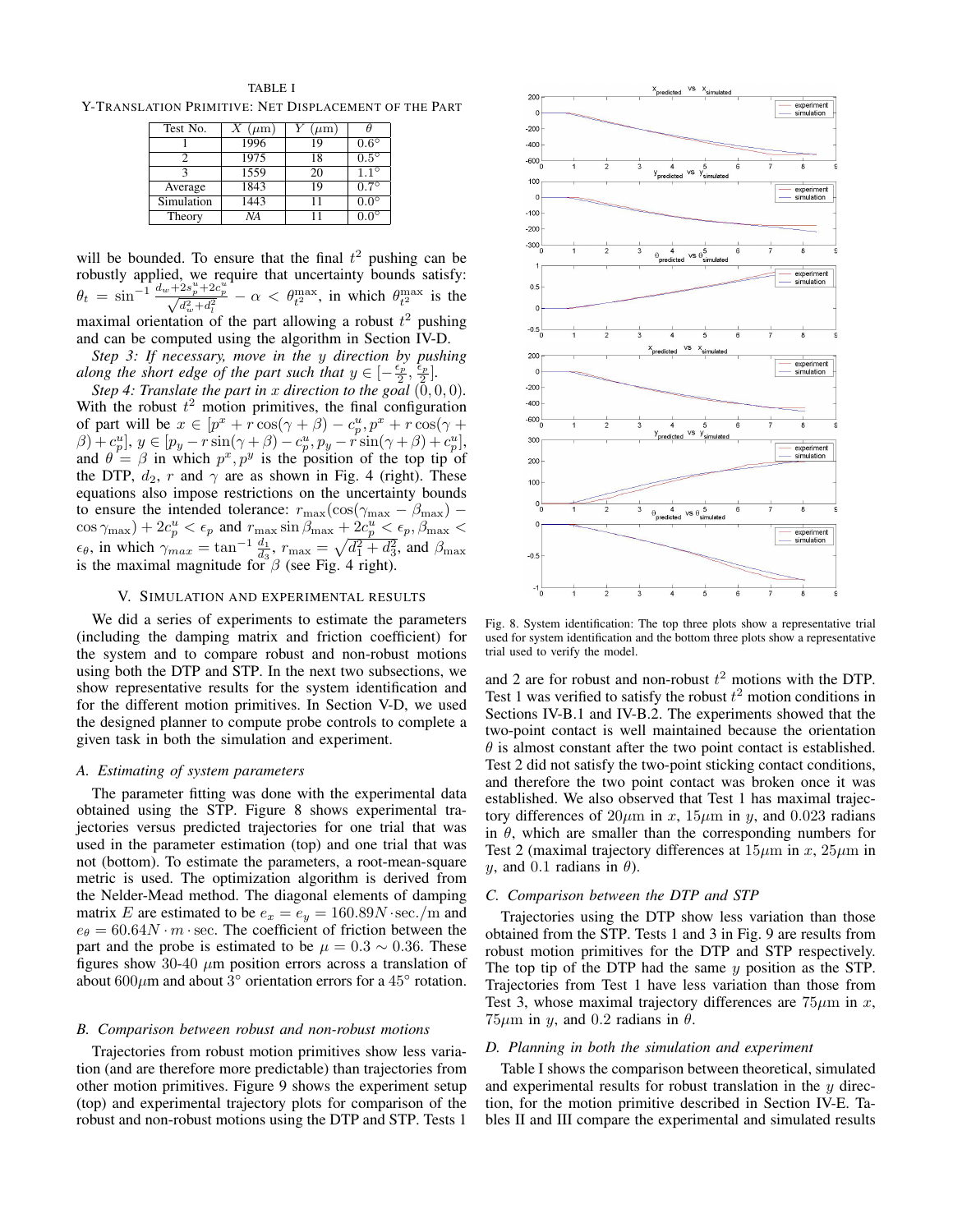

Fig. 9. Experimental results for robust and non-robust motions with the DTP and the STP.

TABLE II ROTATIONAL MOTION: NET DISPLACEMENT OF THE PART

| Test No.   | $(\mu m)$ | $\mu$ m        |     |
|------------|-----------|----------------|-----|
|            | 381       | 34             |     |
|            | 434       | 32             | 9U  |
|            | 370       | $\overline{4}$ | 90. |
| Average    | 382       | 27             |     |
| Simulation |           | 0.05           |     |

for executing robust rotational motion and robust translation in the  $x$  direction motion, respectively. At least 3 experimental tests were done for each motion type and the average values of the tests are shown in the tables. For the robust  $y$  translation tests, the initial robust one-point sticking contact is maintained until a desired part rotation angle,  $\phi$ , is achieved. This is then followed by a robust  $t^2$  push to restore the part to the upright position. Simulation and theoretical results match very well for the  $\phi$  tested. Experiments show a somewhat higher (7-9  $\mu$ m) net displacement than the predicted y translation, but it is likely due to measurement errors — errors in estimating position are  $+ 5 \mu$ m. We did not observe sliding in the pushing from the image analysis.

In the robust rotational motion experiments, the separation

## TABLE III

X-TRANSLATION PRIMITIVE: NET DISPLACEMENT OF THE PART

| Test No.   | $\mu$ m)<br>X | $\mu$ m) |                |
|------------|---------------|----------|----------------|
|            | 954           |          | $0.1^\circ$    |
|            | 944           |          | $(1.7^{\circ}$ |
|            | 965           |          | $0.7^\circ$    |
|            | 959           |          | $0.5^{\circ}$  |
|            | 954           |          | $0.0^\circ$    |
| Average    | 955           |          | $0.4^\circ$    |
| Simulation | 949           | 0.2      | ∘آ∩.ו          |



Fig. 10. Simulation (left) and experimental (right) results for a planning task

distance is determined from (6) and the two probe tips are centered about the center of the part that has orientation  $\pi/2$ . The STP probe is to the left of the part and is held stationary. The DTP, on the right side, pushes the part with its bottom probe tip for a distance of about  $1100 \mu$ m. From these experiments, we can see that the orientation of the peg is robustly rotated closed to  $\pi$  even though uncertainties cause significant mismatches in  $x$  and  $y$  displacements.

A push of approximately  $950 \mu m$  was used for the robust x translation experiments. The predicted results are within the error margins of the experimental observations.

Combining these three types of robust motions together allows us to execute the planned algorithm described in Section IV-E. Because of the limited controllability of  $x$ position of the peg in the current experimental platform and planning algorithm, the initial configuration is set to be  $(x_{\text{init}} = 2060.4 \mu \text{m}, y_{init} = -9.2 \mu \text{m}, \theta_{\text{init}} = \frac{\pi}{2}$  such that one robust u motion followed by one robust rotation followed by robust y motion followed by one robust rotation followed by one robust x motion is able to push the peg into the hole. A simulation of the planned motion is shown in Fig. 10 (left). In the experiments, the peg is successfully pushed into the hole three times over three trials. The experimental data from one trial is shown in Fig. 10 (right). The snapshots of the experiment are shown in Fig. 11 with the associated robust controls.

## VI. CONCLUSION

In this paper, we established a framework for motion planning under differential constraints and uncertainties in sensing, control (actuation), and geometric/dynamic parameters. We show how we can characterize robust motion primitives with applications to quasi-static manipulation and assembly